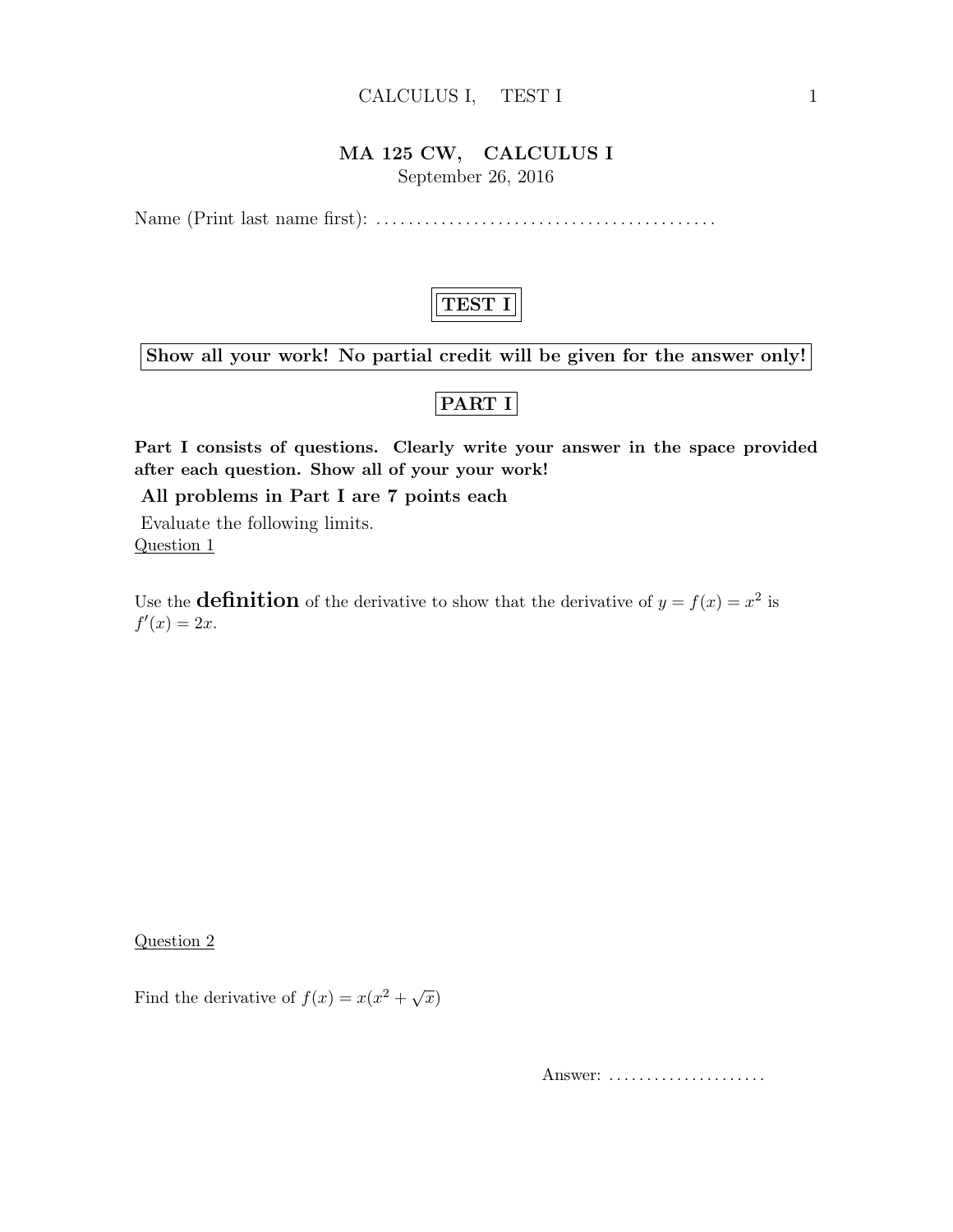#### Question 3

Find the derivative of  $y = f(x) = x \sin(x)$ .

Answer: ..................

#### Question 4

Find the derivative of  $y = f(x) = \frac{x^2}{x^2}$  $\frac{x}{x+1}.$ 

Answer: ..................

#### Question 5

Find the equation of the tangent line to the graph of  $y = f(x) = 2x^3 + x$  at the point  $x = 1$ .

Answer: ......................

Question 6

Using the graph of the function  $y = f(x)$  below estimate:  $f(2)$  and the derivative  $f'(2)$ .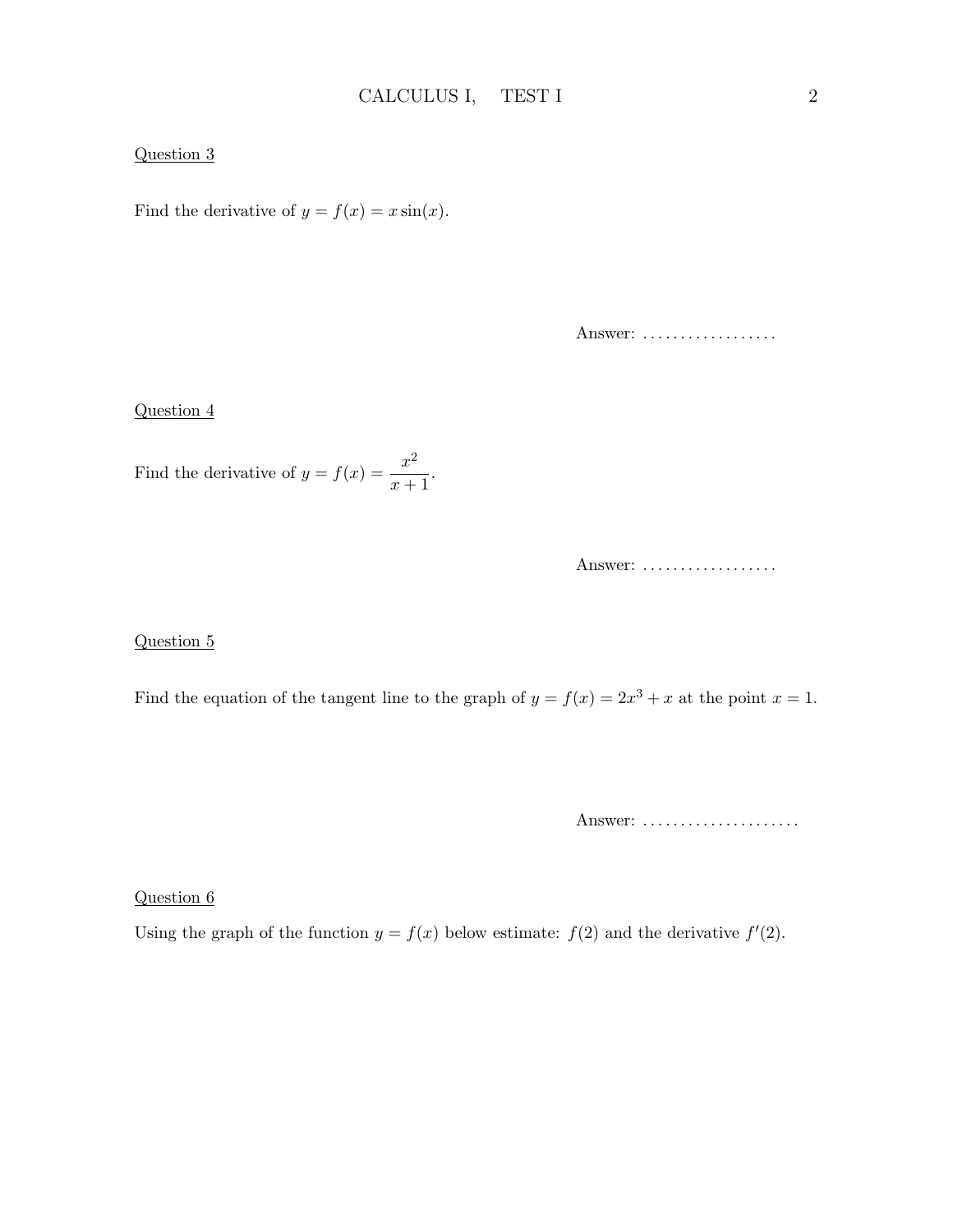

#### Question 7

Answer: .........................

If  $P(x)$  is the profit of selling x-items. What is the meaning of the derivative  $P'(x)$ ?

### Question 8

Show that the equation  $f(x) = x^7 + x + 3 = 0$  has at least one solution; find an interval of length one which must contain a solution.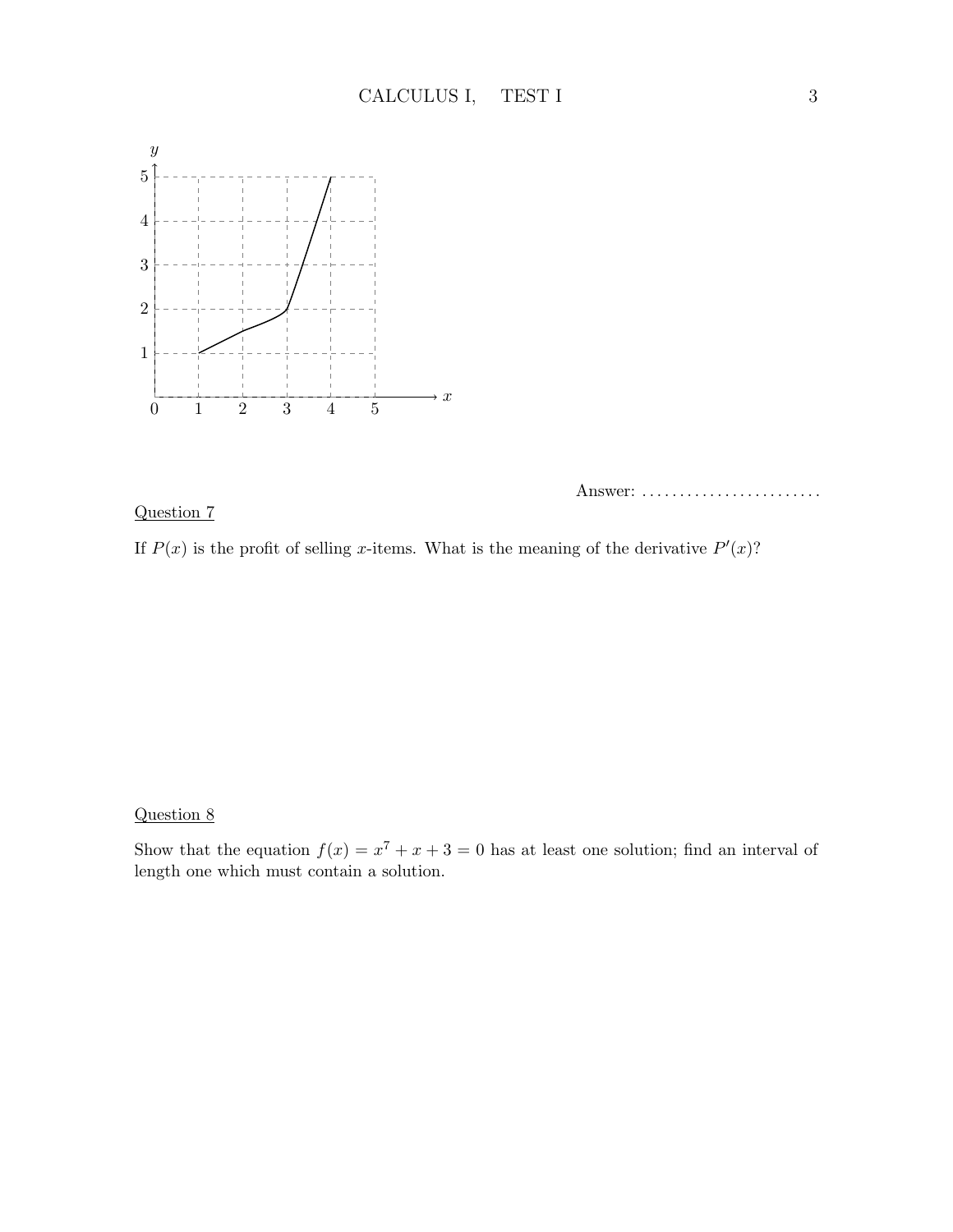## PART II

Part II consists of 4 problems. You must show correct reasons to get full credit. Displaying only the final answer (even if correct) without the relevant steps will not get full credit.

# Problem 1 (12 points)

Suppose that  $S(t) = 2t^3 + 3t^2 - 12t$  m. is the position of a particle at time t (in seconds) on a line. Find:

- (a) the velocity at time  $t = 1$ .
- (b) The displacement from  $t = 0$  to  $t = 3$ .
- (c) The total distance travelled between  $t = 0$  and  $t = 3$ .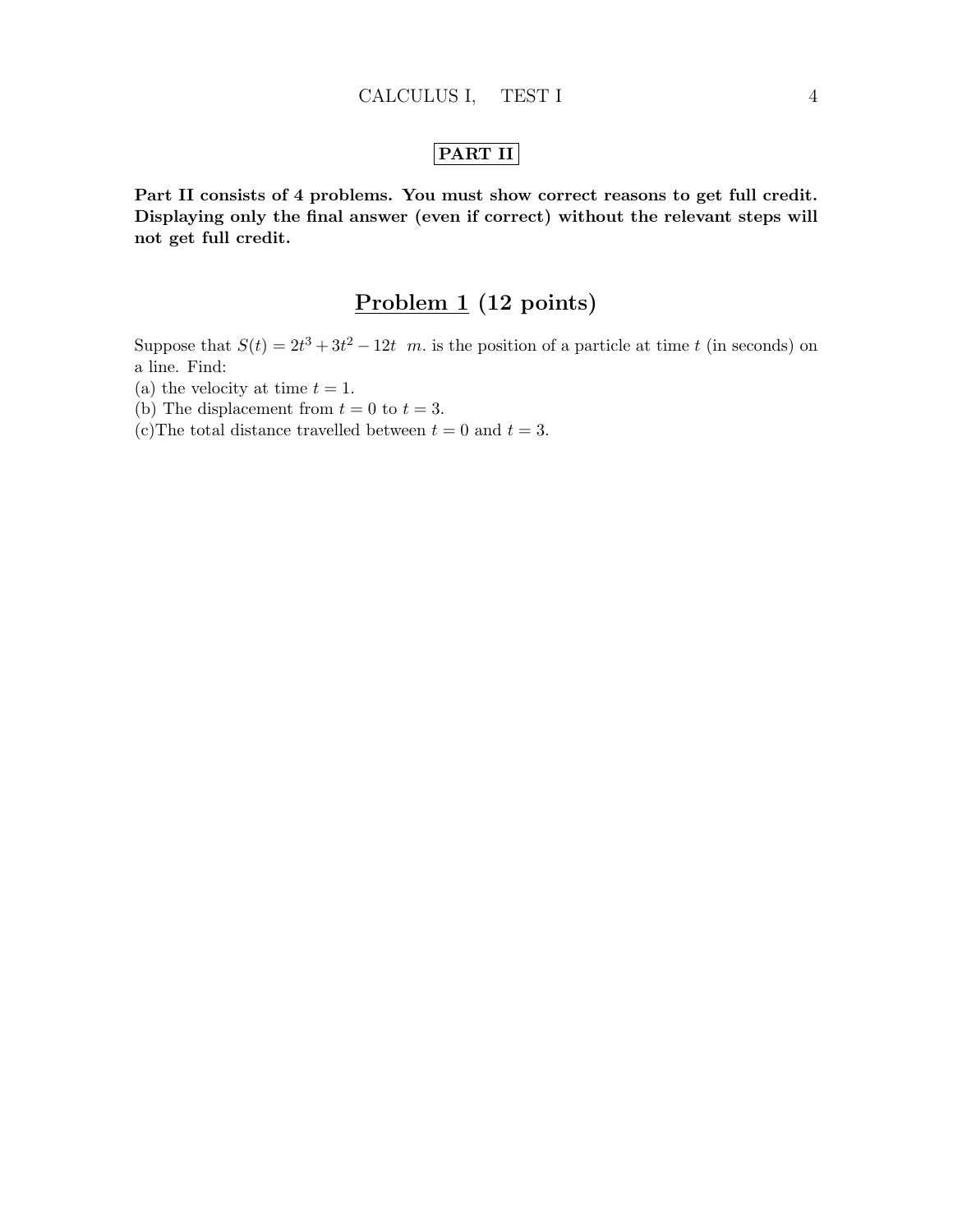## Problem 2 (10 points)

Given the graph of the function  $y = f(x)$  below find:



- 1.  $\lim_{x \to 1^{-}} f(x) =$
- 2.  $\lim_{x \to 1^+} f(x) =$
- 3.  $\lim_{x \to 1} f(x) =$
- 4.  $\lim_{x \to 3^{-}} f(x) =$
- 5.  $\lim_{x \to 3^+} f(x) =$
- 6.  $\lim_{x \to 3} f(x) =$
- 7.  $\lim_{x\to\infty}f(x) =$
- 8.  $\lim_{x \to -\infty} f(x) =$
- 9. State all intervals on which  $f(x)$  is continuous.
- 10. State all intervals where  $f(x)$  is differentiable.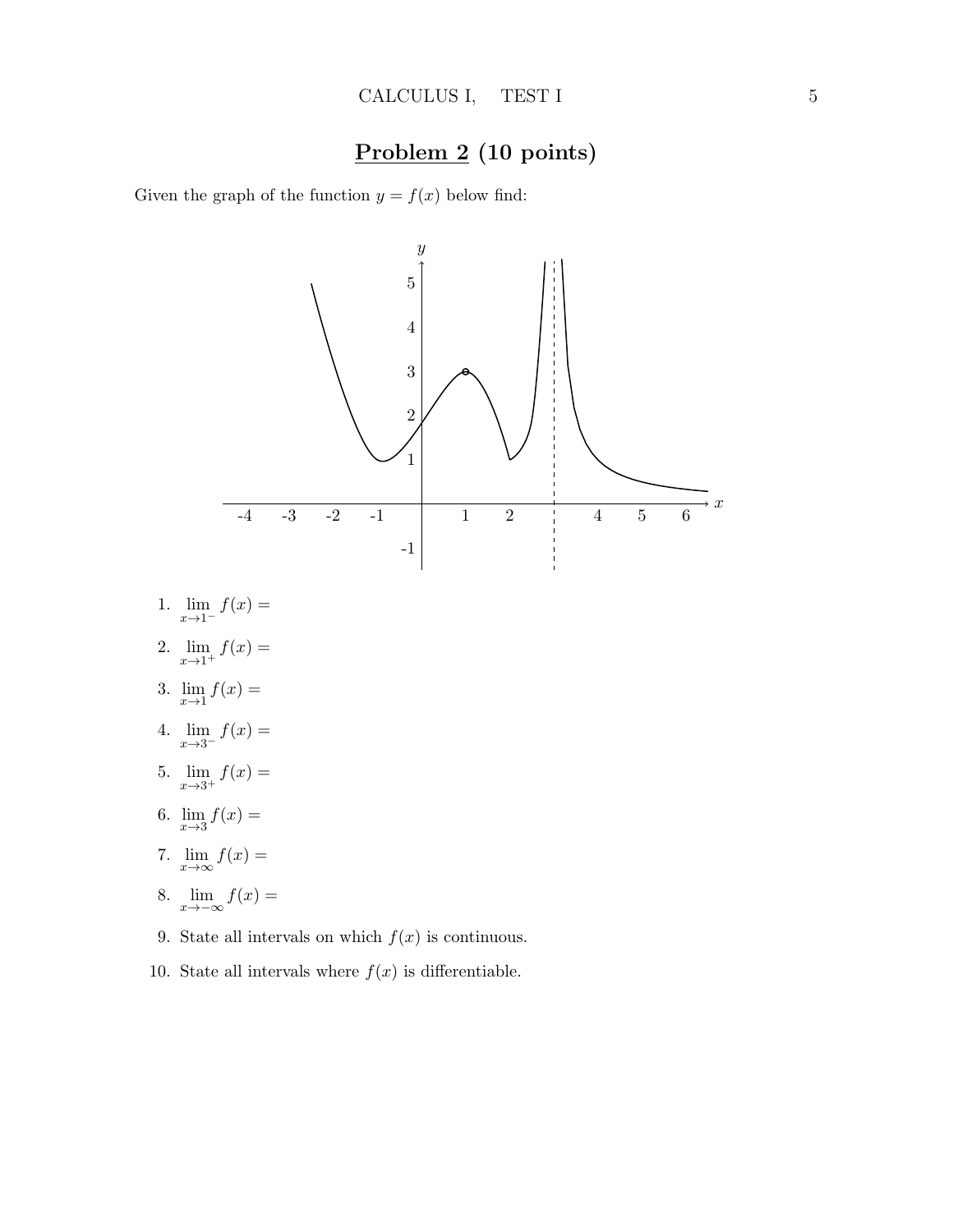# Problem 3 (12 points)

Evaluate the following limits:

a)  $\lim_{x \to \infty} x^3 + x$ 

b)  $\lim_{x \to \infty} x^3 - x$ 

c)  $\lim_{x \to \infty} \frac{\tan(x)}{x}$  $\boldsymbol{x}$